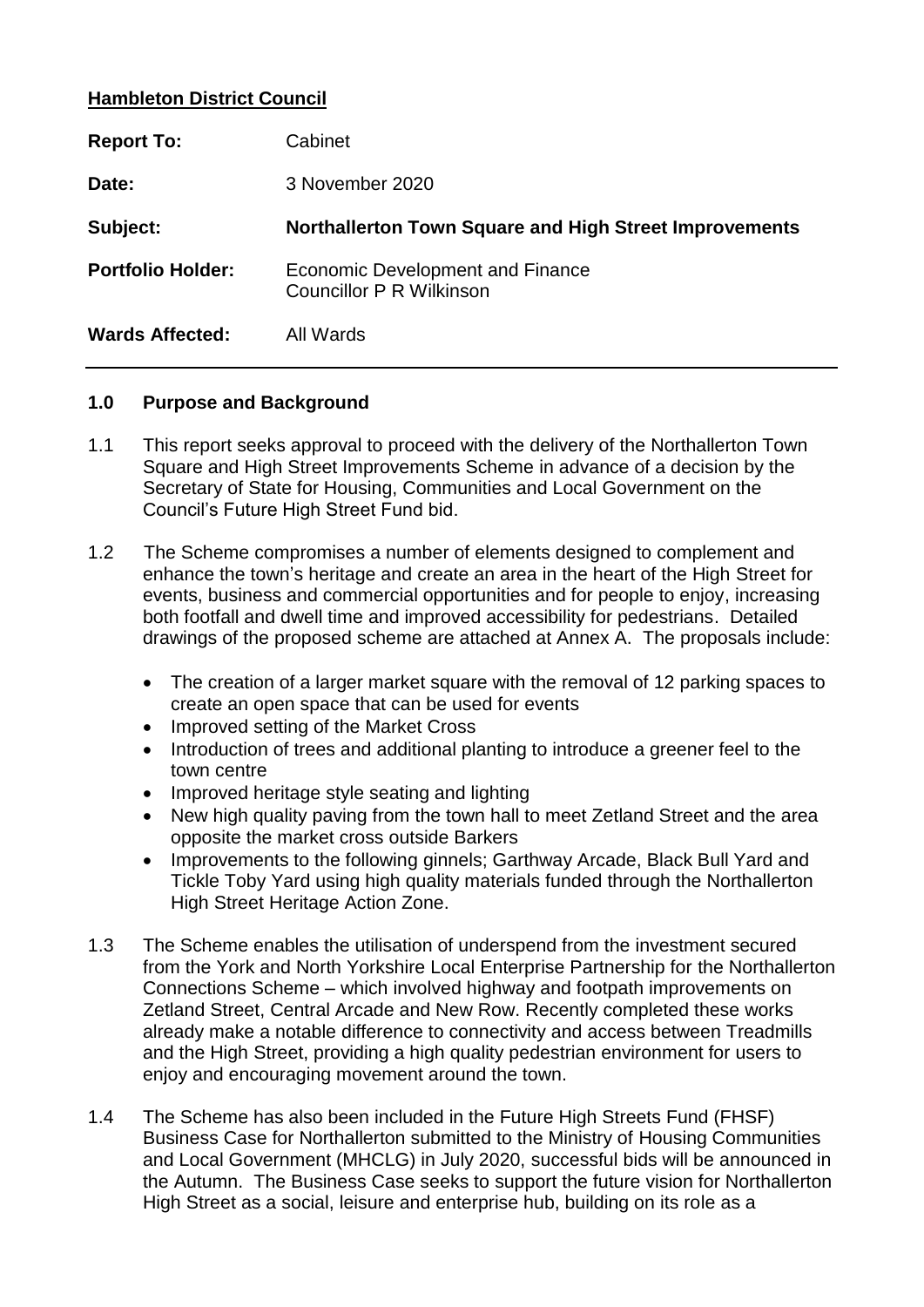traditional shopping and service centre. If the Business Case is successful it will provide additional funding into the scheme and an opportunity to extend the area which is improved.

- 1.5 Consultation on the scheme took place during August and early September through an online survey, flier distributed to key stakeholders and engagement with representatives of the Northallerton Business Improvement District, market traders, Showmans Guild, Northallerton Town Council and North Yorkshire County Council.
- 1.6 A total of 147 responses were received with the majority of comments supportive of the scheme. The key benefit was seen to be improving the heart of the town centre, making it a better space for events and more user friendly. The biggest concern raised was over loss of parking spaces, but it is believed that the additional 110 car parking spaces coming on line at Treadmills will more than address this. All of the comments received have been considered and where relevant included in the scheme proposals.

## **2.0 Link to Council Priorities**

2.1 The Northallerton Town Square and High Street Improvements Scheme supports the Council's priority of driving economic vitality; specifically supporting the development of Northalleron as a Vibrant Market Town supporting the future sustainability of the High Street.

## **3.0 Risk Assessment**

| <b>Risk</b>            | <b>Implication</b>                                                  | Prob | Imp. | <b>Total</b> | <b>Preventative</b>   | <b>Net</b>  | <b>Net</b>    | <b>Net</b> |
|------------------------|---------------------------------------------------------------------|------|------|--------------|-----------------------|-------------|---------------|------------|
|                        |                                                                     |      |      |              | <b>Action</b>         | <b>Prob</b> | <b>Impact</b> | total      |
| Loss of LEP<br>funding | Council may<br>be criticised<br>if the<br>opportunity<br>to utilise | 5    | 4    | 20           | Approve the<br>Scheme | 2           | 3             | 6          |
|                        | significant<br>investment is<br>missed                              |      |      |              |                       |             |               |            |

## **3.1 Risk in not approving the recommendations**

#### **3.2 Risk in approving the recommendations**

| <b>Risk</b>                                | <b>Implication</b>                   | <b>Prob</b> | Imp.           | <b>Total</b>    | <b>Preventative</b><br><b>Action</b> | <b>Net</b><br><b>Prob</b> | <b>Net</b><br>Impact | <b>Net</b><br>total |
|--------------------------------------------|--------------------------------------|-------------|----------------|-----------------|--------------------------------------|---------------------------|----------------------|---------------------|
| The Council is<br>unable to<br>deliver the | Economic<br>impacts and<br>community | 3           | $\overline{4}$ | 12 <sub>2</sub> | Strong project<br>management         | 2                         | $\overline{2}$       | 4                   |
| proposed                                   | benefits are                         |             |                |                 | Effective                            |                           |                      |                     |
| scheme within<br>the agreed                | not realised                         |             |                |                 | engagement<br>with key               |                           |                      |                     |
| timescale                                  | <b>Negative</b>                      |             |                |                 | stakeholders                         |                           |                      |                     |
|                                            | publicity for                        |             |                |                 | from the                             |                           |                      |                     |
|                                            | the Council                          |             |                |                 | beginning of                         |                           |                      |                     |
|                                            |                                      |             |                |                 | the schemes                          |                           |                      |                     |
|                                            |                                      |             |                |                 | Monitor<br>project closely           |                           |                      |                     |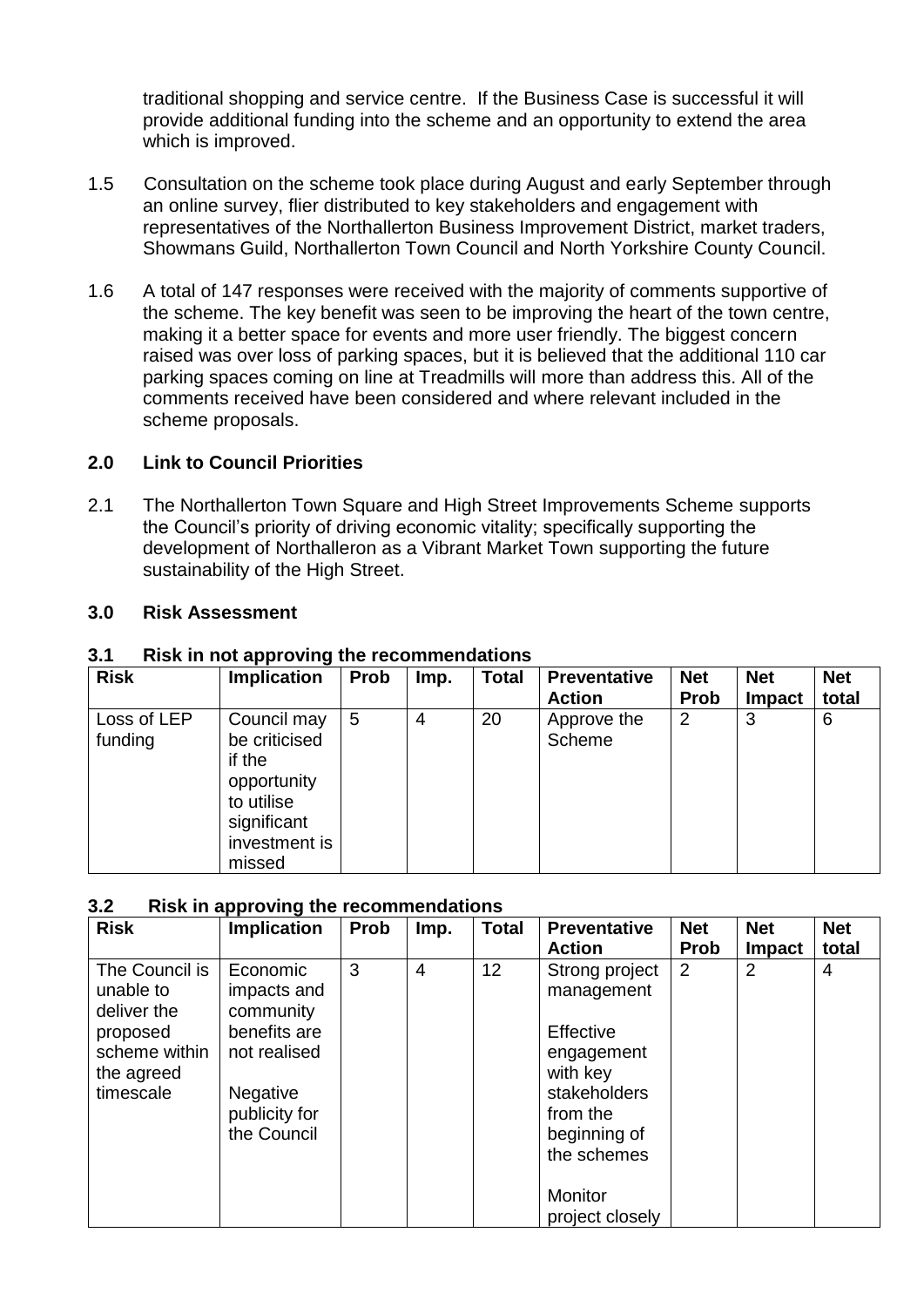| <b>Risk</b>                                                                         | <b>Implication</b>                                    | <b>Prob</b> | Imp. | <b>Total</b> | <b>Preventative</b><br><b>Action</b>   | <b>Net</b><br><b>Prob</b> | <b>Net</b><br>Impact | <b>Net</b><br>total |
|-------------------------------------------------------------------------------------|-------------------------------------------------------|-------------|------|--------------|----------------------------------------|---------------------------|----------------------|---------------------|
| The Council's<br>bid for Future<br><b>High Street</b><br>Funding is<br>unsuccessful | The Council<br>would need<br>to fund the<br>shortfall |             |      | 12           | Provision<br>made to fund<br>shortfall | 3                         |                      | 12                  |

The risk of not agreeing with the recommendations outweighs the risk of agreeing with the recommendations. It is therefore considered acceptable to approve the recommendations.

# **4.0 Financial Implications**

- 4.1 The estimated cost of the Northallerton Town Square and High Street Improvements Scheme is £2,572,475.
- 4.2 Funding to deliver the scheme totalling £1,360,000 has been secured as follows: York & North Yorkshire Local Enterprise Partnership £1,210,000 Northallerton High Street Heritage Action Zone £150,000
- 4.3 A further £1,212,475 has been applied for through the Future High Streets Fund Business Case to support the delivery of the project. If the Future High Street Funding is not successful then the Council will fund £1,212,475 from surplus funds or borrowing.

## **5.0 Legal Implications**

5.1 The York and North Yorkshire Local Enterprise Partnership have issued a variation to the original Grant Funding Agreement for the Connections Scheme, to enable the remaining funding to be used on further improvements to the High Street, Ginnels and area around the Town Hall Square. The funding agreement ensures that the grant is spent correctly, that any legal requirements are met and that the grant is properly publicised and closely monitored.

## **6.0 Equality/Diversity Issues**

6.1 Equality and diversity issues have been considered in the design of the scheme.

## **7.0 Recommendation**

- 7.1 That Cabinet approves and recommends to Council that:-
	- (1) the Northallerton Town Square and High Street Improvement Scheme is implemented; and
	- (2) the capital contribution of £1,212,475 to deliver of the scheme is approved which will be funded as described in paragraph 4.3

Mick Jewitt Deputy Chief Executive